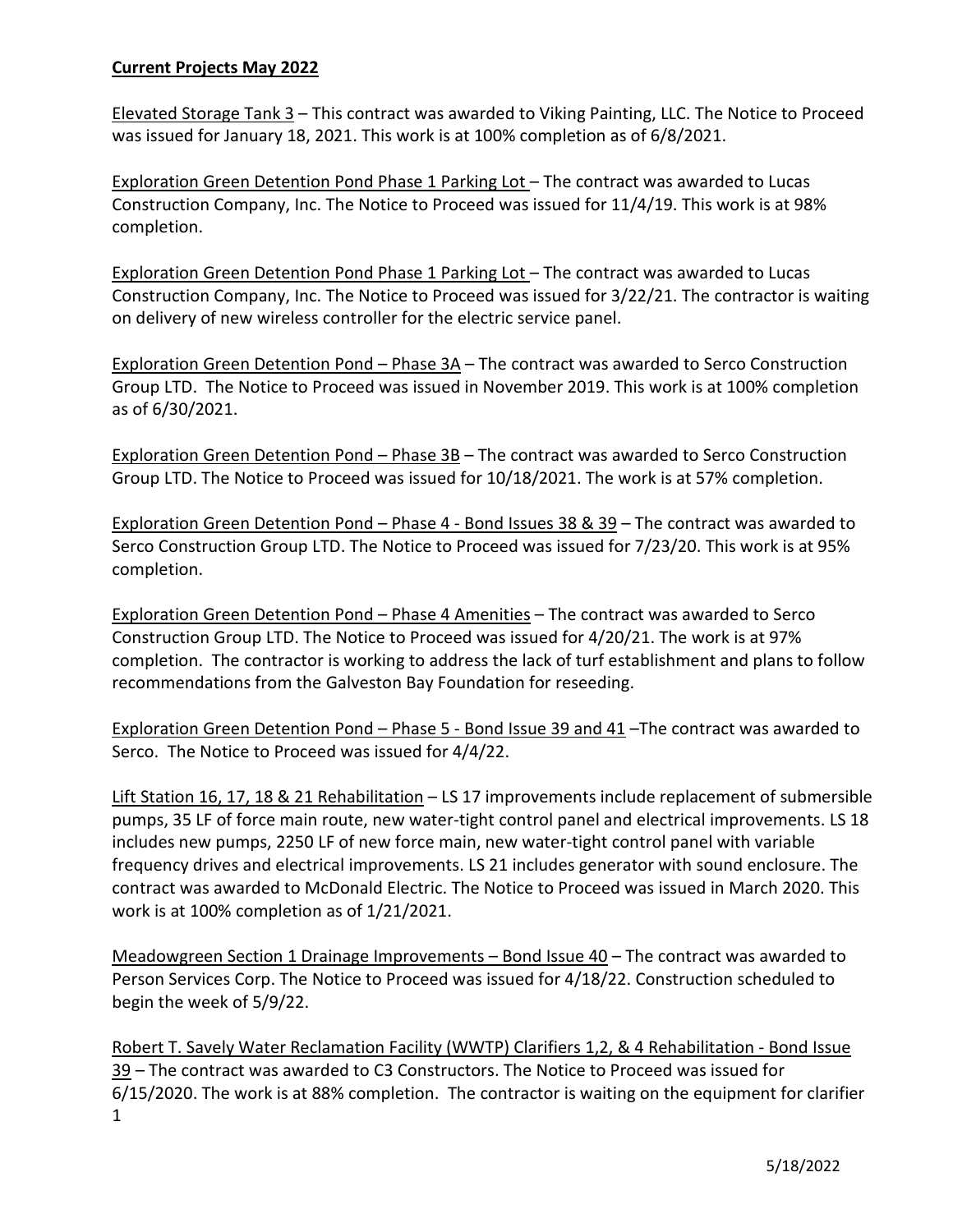Robert T. Savely Water Reclamation Facility (WWTP) Chlorine Contact Tank Motor Actuated Gate Addition - The contract was awarded to Gilleland Smith Construction, Inc. The Notice to Proceed was issued for 2/01/22. The contractor is waiting on the delivery of the gate.

Sanitary Sewer Phase 82 TV Inspections – This project will provide TV inspections. The contract was awarded to Clear Lake City Water Authority staff. The Notice to Proceed was issued for 6/21/2021. The work is at 100% completion as of 2/10/22.

Sanitary Sewer Phase 86 TV Inspections – This project will provide TV inspections. The contract was awarded to Specialized Maintenance. The Notice to Proceed was issued for 7/6/21. The work is at 100% completion as of 12/09/21.

Sanitary Sewer Phase 87 Rehabilitation - This project includes the rehabilitation of facilities in Bay Forest 1, Bay Oaks 3, Bay Pointe 3-5, Brookwood 4, Camino South 1-4, Clear Lake Forest 1-2, Meadowgreen 2, Oakbrook 2-3, Oakbrook West 5, and University Green 1-4. The contract was awarded to CZ Construction. The Notice to Proceed was issued for 10/4/21. The work is at 67% completion.

Sanitary Sewer Phase 89 Manhole Rehabilitation Bond Issue 39 – This project consists of the rehabilitation of 17 traffic and corrosion sensitive manholes located on Bay Area Boulevard with a Triplex Lining System. The contract was awarded to CDC Unlimited. The Notice to Proceed was issued for 8/2/2021. The work is at 100% completion as of 1/24/22.

Water Plant 1 Emergency Generators, Electrical Work and Structural Platform – This project consists of adding two-350kW Generators on a Structural Platform at an elevation of 3 feet above the 500 year storm surge elevation. The contract was awarded to C.F. McDonald in March 2021. The Notice to Proceed was issued in June 2021. This work is at 100% completion as of 12/20/2021

Water System Phase 12A – This project consists of replacing the 20-inch water line from Water Plant #3 to El Dorado Blvd. and the design is underway. Working through easement issues. The Contract was awarded to D.L. Elliott Enterprises, Inc. This work is at 100% completion as of 01/26/22.

Water Well No. 2 Site Improvements - Bond Issue 40 – This project consists of replacing the existing 106,000-gallon ground storage tank, installing a 250kw Generator, replacing the 1,000 GPM booster pump and upgrading the electrical system. The contract was awarded to C.F. McDonald. The Notice to Proceed was issued for 11/29/21. The work is at 15% completion.

## **Future Projects**

Robert T. Savely Water Reclamation Facility (WWTP) Aeration System Rehabilitation (12218) Bond Issue 39 – This project will consist of adding structural supports.

Sanitary Sewer Phase 88 Manhole Rehabilitation - Bond Issue 40 – This project includes the rehabilitation of manholes in Brookwood 1,2,3 PH 2, and 4; University Park Patio Homes 2 and 3; Pinebrook 1,4,7,9-11 and 13; Bayforest 1-4; Bay Oaks 12 and 15; Horsepen Bayou; Northfork 1 and 7; Middlebrook 1 and 2; Oakbrook 3; University Green 2 and 3; and Kirby Place.